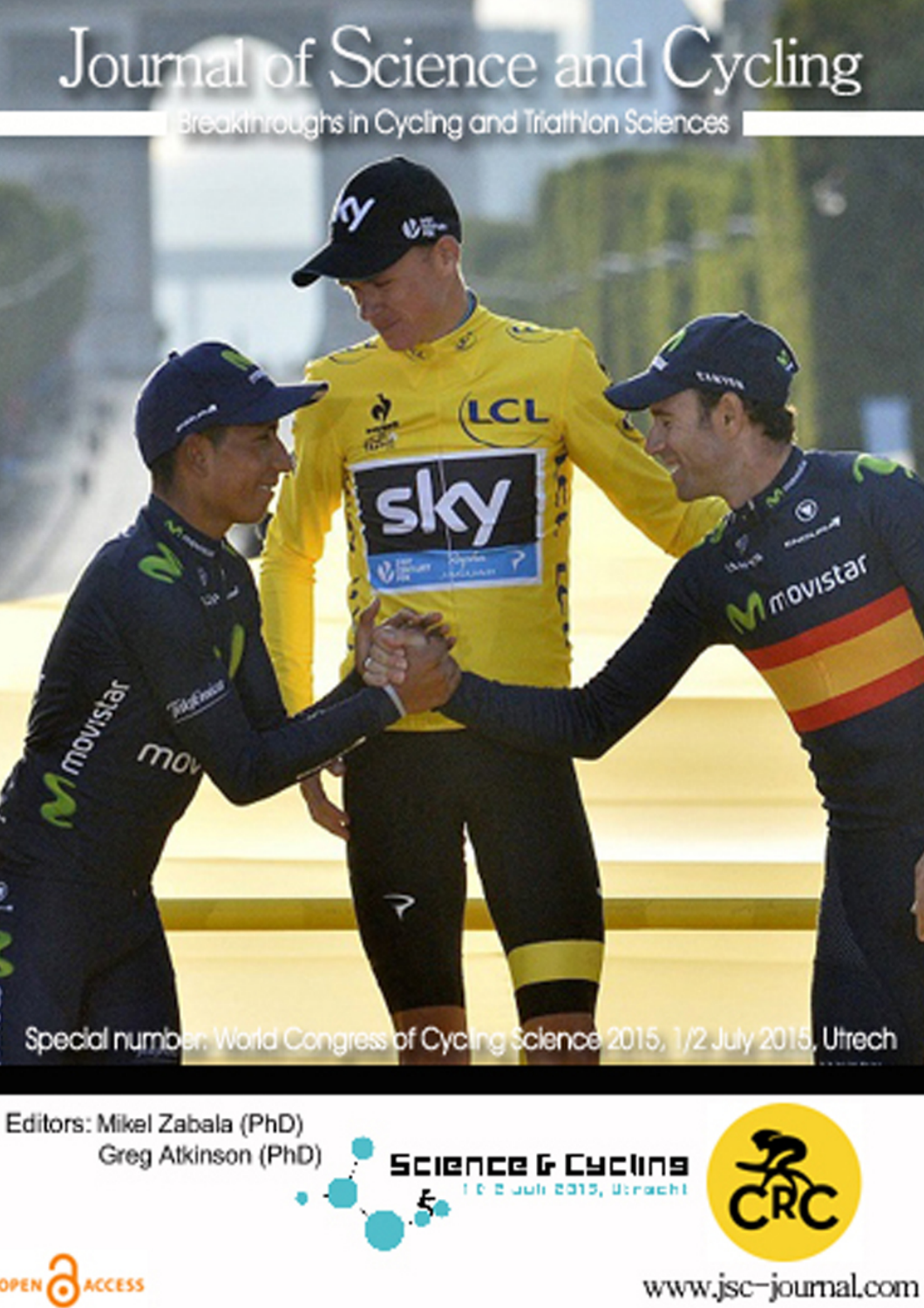## BOOK OF ABSTRACTS **Open Access**

## Bicycle Shoe Insoles and Their Effect on Lateral Knee Movement, Leg Muscle Activation Patterns, and Performance in Experienced Cyclists

**A Cole Meyers<sup>1</sup>** \***, Elise C Caldwell, Jordan Hirsch, Moataz Eltoukhy, Kevin A Jacobs, Ryan Pohlig, Joseph Signorile**

## **Abstract**

**Introduction:** Riders contact their bicycles at three points: hands, hips, and foot-shoe-cleat-pedal (FSCP) interface (Figure 1). Three techniques are used to achieve fit: experienced-based direct observation, technology-assisted indirect observation, and anthropometrically-based formula fitting (Hogg, 2012). No technique takes full advantage of knowledge concerning the FSCP interface and its potential effects on the mechanics of the legs. Orthotic insoles are an intervention used to correct running mechanics (McMillan & Payne, 2008; Eng & Pierrynowski, 1994), but have received little attention in relation to cycling. This study tested the hypothesis that orthotic insoles in cycling shoes would alter the pedaling mechanics, muscle activity, and submaximal efficiency of healthy, experienced, male cyclists. Additionally, it was hypothesized that the insole that allowed the lowest level of lateral knee movement would produce the greatest improvements in these variables, and be related to arch height

**Methods:** Nine cyclists were evaluated during four VO2max tests, using four insole conditions (flat [no insole], low, medium, and high arch support) in a random order. To measure arch height variables, foot measurements were taken with the JAK-Tool Arch Height Index Measurement System (AHIMS; JAK Tool and Model, Cranbury, NJ). The AHIMS measured subject foot length, heel-1st metatarsal length, and arch height while sitting and standing. The difference between sitting (unloaded) and standing (loaded) arch variables were calculated to measure "arch collapse". The laboratory cycle ergometer (Velotron Pro, Racermate, Seattle, WA) was configured to replicate the participant's road bike dimensions. High-definition video recordings were used to measure lateral knee movement via retroreflective markers placed at the tibial tuberosities. Muscle activity of the quadriceps and hamstring muscles was measured by surface electromyography at anatomical landmarks (McHugh, Tyler, Greenberg, & Gleim, 2002) using a Noraxon DTS wireless EMG system, and telemetry-based gas analysis determined cycling efficiency (Figure 2). Raw EMG signals were recorded during the last ten seconds of each 2-minute stage. Using pedal revolutions defined by a reed switch, the 5 "middle" pedal cycles of the 10s data collection period were identified. EMG for each muscle for this period was isolated, the root mean square value was calculated and normalized to peak values previously measured. EMG values were then used to calculate a ratio of medial-to-lateral muscle activity for the quadriceps and hamstrings muscle groups. These normalized values were averaged within trials to give one measure to compare across trials (insole conditions). Tests were performed at least 48 hours apart to control for fatigue. The non-flat insole that resulted in the lowest level of lateral knee movement was identified for each leg.

**Results:** Spearman rank-order correlations showed no relationship between arch variables and this "best fit" insole. Since best fit insole was not the same between feet for most participants, general linear mixed models were run twice, with the best insole for the dominant leg and non-dominant leg identified as the overall "best fit" insoles. When the best fit for the dominant leg was the overall "best fit" insole, it produced effects on dominant knee lateral movement (p=.001) and heart rate at anaerobic threshold (p=.014) (Figures 3&4). The non-dominant "best fit" insole had a significant effect on heart rate at anaerobic threshold (p=.017) (Figure 5). Other measures of submaximal efficiency showed no significant main effects or interactions.

**Conclusions:** Although the "best fit" insole was not mechanically better than baseline, it was also no worse. It may be that using the rider-identified more comfortable of the two may result in safer and/or more mechanically efficient pedaling motion (Callaghan, 2005). While it should be possible to identify "best fit" by rider characteristics (Nigg, Nurse, & Stefanyshyn, 1999), this study does not suggest arch variables is one of them. The implication of these findings is that orthotic insoles may be an effective intervention to acutely alter pedaling mechanics and upper leg muscle activation ratios about the knee, but have little effect on cycling performance.

**References:** Hogg, S. (2012). Perspectives on fitting. McMillan, A., & Payne, C. (2008). *J Foot Ankle Rsrch, 1.* Eng, J. J., & Pierrynowski, M. R. (1994). *Phys Ther, 74*, 836-844. McHugh, M. P., Tyler, T. F., Greenberg, S. C., & Gleim, G. W. (2002). *Journal of Sports Sciences, 20,* 83-91. Callaghan, M. J. (2005). *J of Bwrk and Mvmnt Ther*, *9,* 226–236.